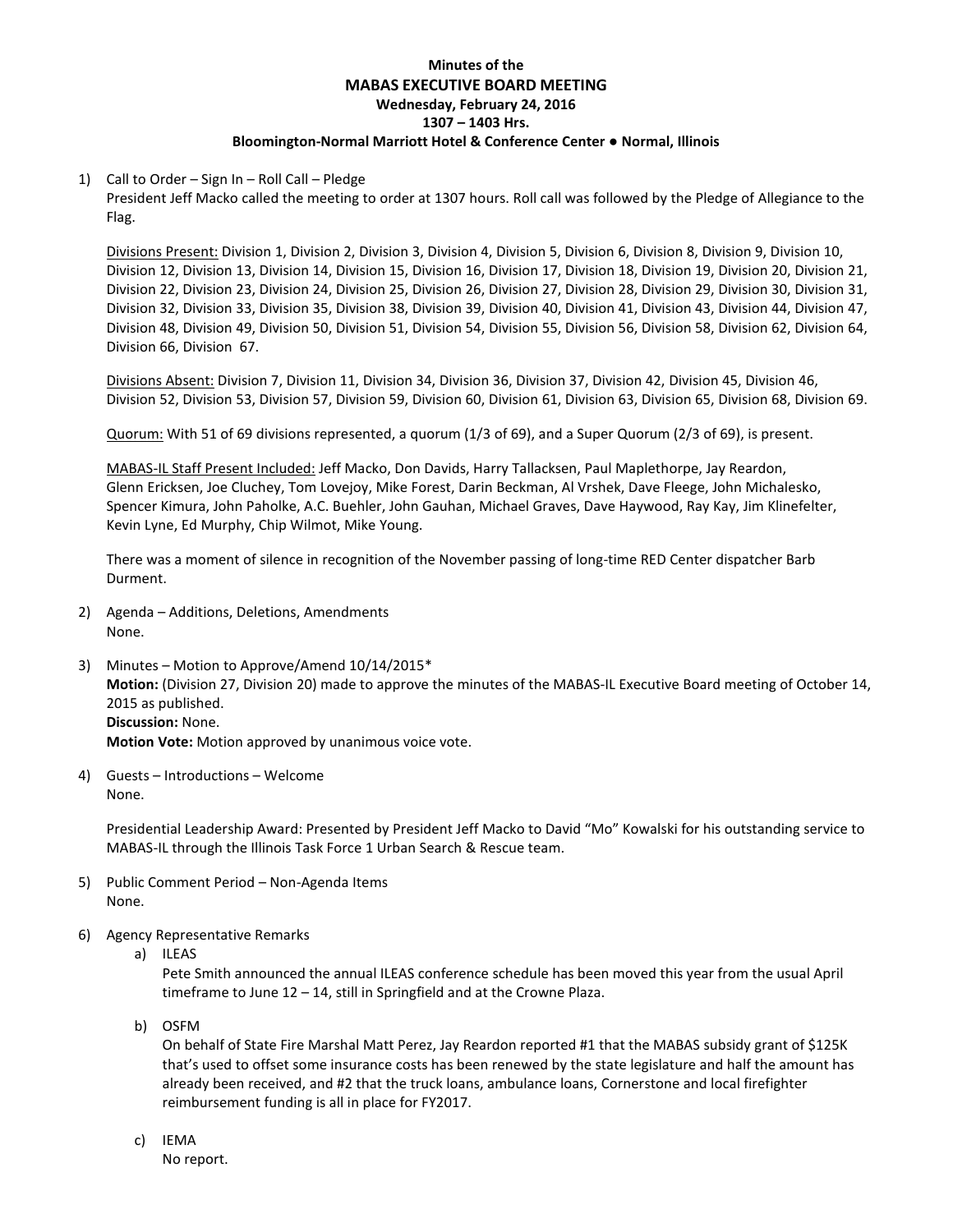- 7) Finance Budget Comptroller's Report\*
	- a) Funds Status\*

The January 1 – December 31, 2015 financial report is in the meeting packet. Treasurer/Comptroller Paul Maplethorpe highlighted that we ended up with a little over \$1M in the bank with the majority of that being discretionary funds. The Dues Account took a \$200K "hit" in February for the final payment on the MRC complex in Wheeling. The Operations Account spent more than it brought in due to timing of receiving the OSFM grant in Dec. 2014 while the related expenditures weren't paid until into 2015.

- b) Dues Report 2015 & 2016\* The report is in the meeting packet.
- c) MABAS 2016 Non Grant Related Budget\* (Approval Consideration) The proposed budget is in the meeting packet. **Motion:** (Division 54, Division 5) made to approve the budget. **Discussion:** Jay Reardon explained this budget is for the Operations Fund, the Enterprise Fund and the Dues Fund, all of which are non-grant related budgets. **Motion Vote:** Motion approved by unanimous voice vote.
- d) Grant Matrix 2014 (4/1/2015 3/31/2016) SHGP & UASI\* The grant matrix is in the meeting packet.
- e) Grant Attachment A's (4/1/2016 3/31/2017) SHGP & UASI\* The Grant Attachments "A" (the short form of the grant application) are in the meeting packet for the period we're currently in and the period that will run April 1, 2016 – March 31, 2017. Jay Reardon reported both grants have been approved. We will get an extension with CCUASI to extend the current grant year past the March 31, 2016 deadline. We will be submitting the 2017 (April 1, 2017 – March 31, 2018) grant application within the next two weeks. The funding level was just released by DHS. The state of Illinois is to receive \$16.7M which is about the same as the previous two years. Cook County City of Chicago UASI is to receive about \$65M. So far we are able to maintain capability statewide.
- f) OSFM Subsidy Grant 2015/2016 Insurance As reported previously, our grant of \$125K was approved again this year.
- 8) Attorney & Legislation
	- a) John Millner MABAS Lobbyist
		- − 2016 MABAS / ILEAS Funding Legislation License Plate Fee Renewal\*
		- − Overview Springfield Dynamics

Lobbyist John Millner was not able to be present due to weather. Jeff Macko announced our license plate legislation has been submitted again with bipartisan support in the House from cosigners Representatives Nekritz (D) and Moffit (R) and in the Senate from Senators Althoff (R) and Muñoz (D). The bill numbers this year are HB5647 and SB2592. These bills are the same as submitted in the last two legislative sessions. There are related fact sheets in the meeting packet.

- b) Legal Counsel Report
	- − MABAS Wisconsin Legislation (EMS & MAMA-C)\*

Attorney Shawn Flaherty of Ottosen∙Britz∙Kelly∙Cooper∙Gilbert & DiNolfo reported that in Nov 2015 Wisconsin passed Bill 83 recognizing reciprocity for EMS service providers providing requested aid across the Illinois/Wisconsin state line. He further stated he didn't have anything to report on the MAMA-C (Mid-America Mutual Aid Consortium) bill other than it hadn't been introduced into the Wisconsin General Assembly as of yesterday.

− MABAS FOIA (Freedom of Information Officer)\*

We've gotten by for a long time without having to face what to do if one of our MABAS Divisions gets a FOIA request. But things have changed since we last met in that a division has now received a request. Because we are a unit of local government we have to comply with FOIA requests. In the meeting packet is a draft policy pertaining how FOIA requests to a division or to MABAS-IL could be handled. Having at least 70 places where records are kept complicates the process of complying. Today, staff is wanting to know if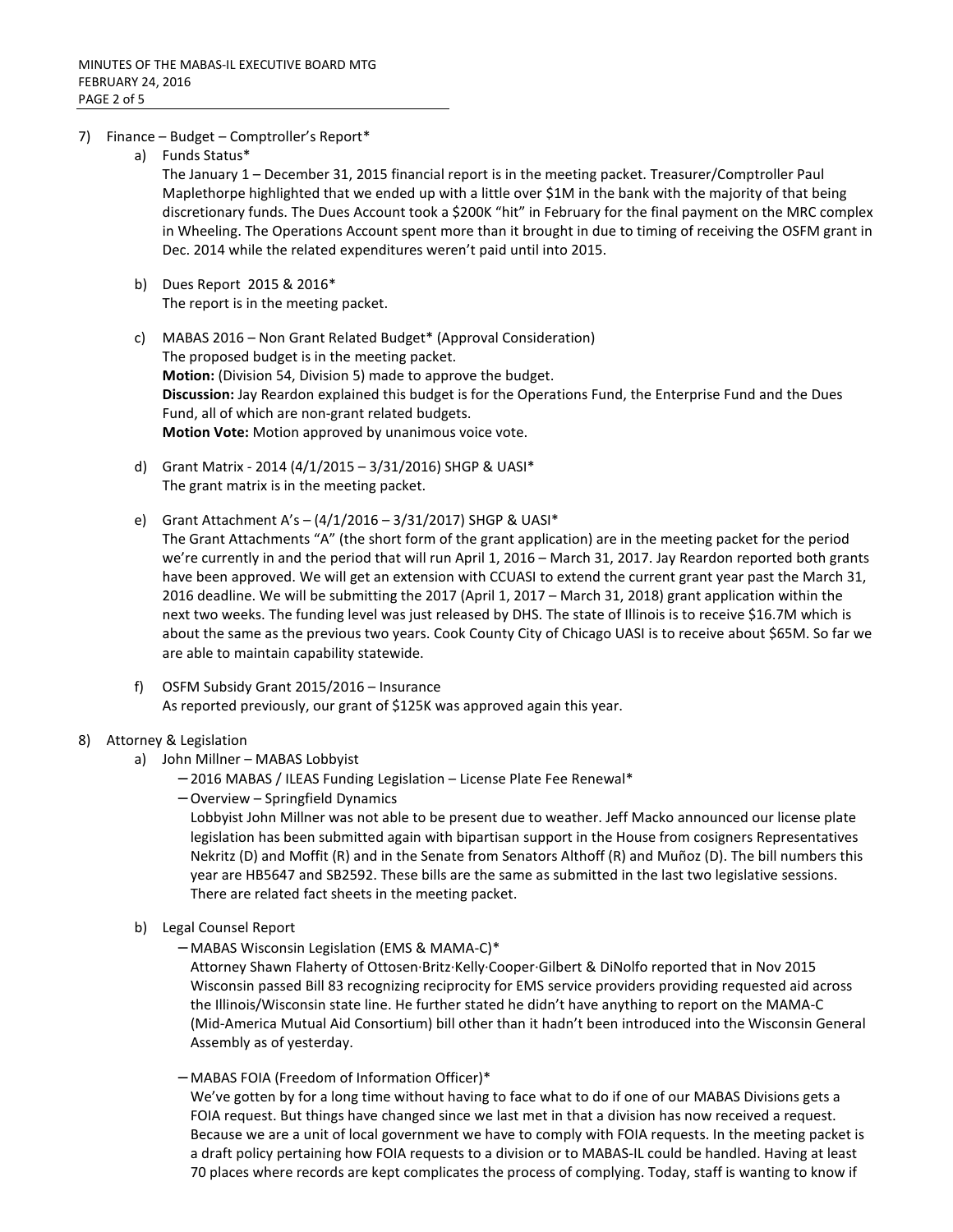there's concurrence to move forward with formatting this into the MABAS Policy format and then bringing it up for consideration at the June 2016 meeting. **Motion:** (Division 3, Division 19) made to move forward. **Discussion:** None. **Motion Vote:** Motion was approved by unanimous voice vote.

c) MABAS Contract Addendum Status Report (Cluchey)\*

A report is in the meeting packet. Jay Reardon reported the task of getting all MABAS member agencies to sign the Intergovernmental Agreement Addendum to secure compliance with FEMA policy is approximately 70% complete with 721 of 1166 agencies being fully compliant, another 81 being partially compliant, and 347 thus far being non-responsive. The need to complete the adoption is not going to go away as it is a FEMA required action. Agencies not signing are exposing their communities and incoming aid departments to risk in the event of a federally recognized declaration of disaster. Direct questions to Operations Section Chief Joe Cluchey.

- d) MABAS Revised and Proposed Bylaws\*
	- i) 2/3 Majority Vote All Divisions (46)

A copy of the proposed Executive Board Bylaws update is in the meeting packet and was previously presented at the June 2015 meeting. Paul Maplethorpe explained the primary focus is to bring the Bylaws into compliance with the Intergovernmental Agreement and to clarify what is the Executive Board and what is the Elected Committee. A position of Secretary is being added to the Elected Committee and the term of Treasurer/Comptroller is being changed from 2 to a 3-year term. A super majority (2/3 of divisions) is required to vote on this, and we have that representation today.

**Motion:** (Division 4, Division 20) made to approve the proposed Bylaws as updated. **Discussion:** None.

**Motion Vote:** A roll call vote was taken with the following divisions voting in favor: Division 1, Division 2, Division 3, Division 4, Division 5, Division 6, Division 8, Division 9, Division 10, Division 12, Division 13, Division 14, Division 15, Division 16, Division 17, Division 18, Division 19, Division 20, Division 21, Division 22, Division 23, Division 24, Division 25, Division 26, Division 27, Division 28, Division 29, Division 30, Division 31, Division 32, Division 33, Division 35, Division 38, Division 39, Division 40, Division 41, Division 43, Division 44, Division 47, Division 48, Division 49, Division 50, Division 51, Division 54, Division 55, Division 56, Division 58, Division 62, Division 64, Division 66, Division 67.

There were no other votes. The updated Bylaws were passed.

# ii) New Executive Board Position - Secretary

Jeff Macko announced the new position of Secretary will remain unfilled until next election per the Bylaws.

#### 9) Policy Considerations

- a) Bylaws & Elections Committee
	- − President's Election, as Scheduled\*

Paul Maplethorpe of the Bylaws & Elections Committee reported only Jeff Macko had applied through submission of appropriate paperwork. Paul called for nominations from the floor three times and none were received.

**Motion:** (Division 5, Division 33) made to close nominations and cast a unanimous ballot to elect Chief Jeff Macko to the position of President for a three-year term.

**Discussion:** None.

**Motion Vote:** Jeff Macko was re-elected by unanimous voice vote.

− Secretary's Election – Projected Election Time Frame President Macko repeated that the election will take place next February. The job requirements will be distributed early fall prior to seeking nominations.

## 10) Committee Reports

a) Updated MABAS Committee Rosters (Feb, 2016)\* Committee membership listings are in the meeting packet.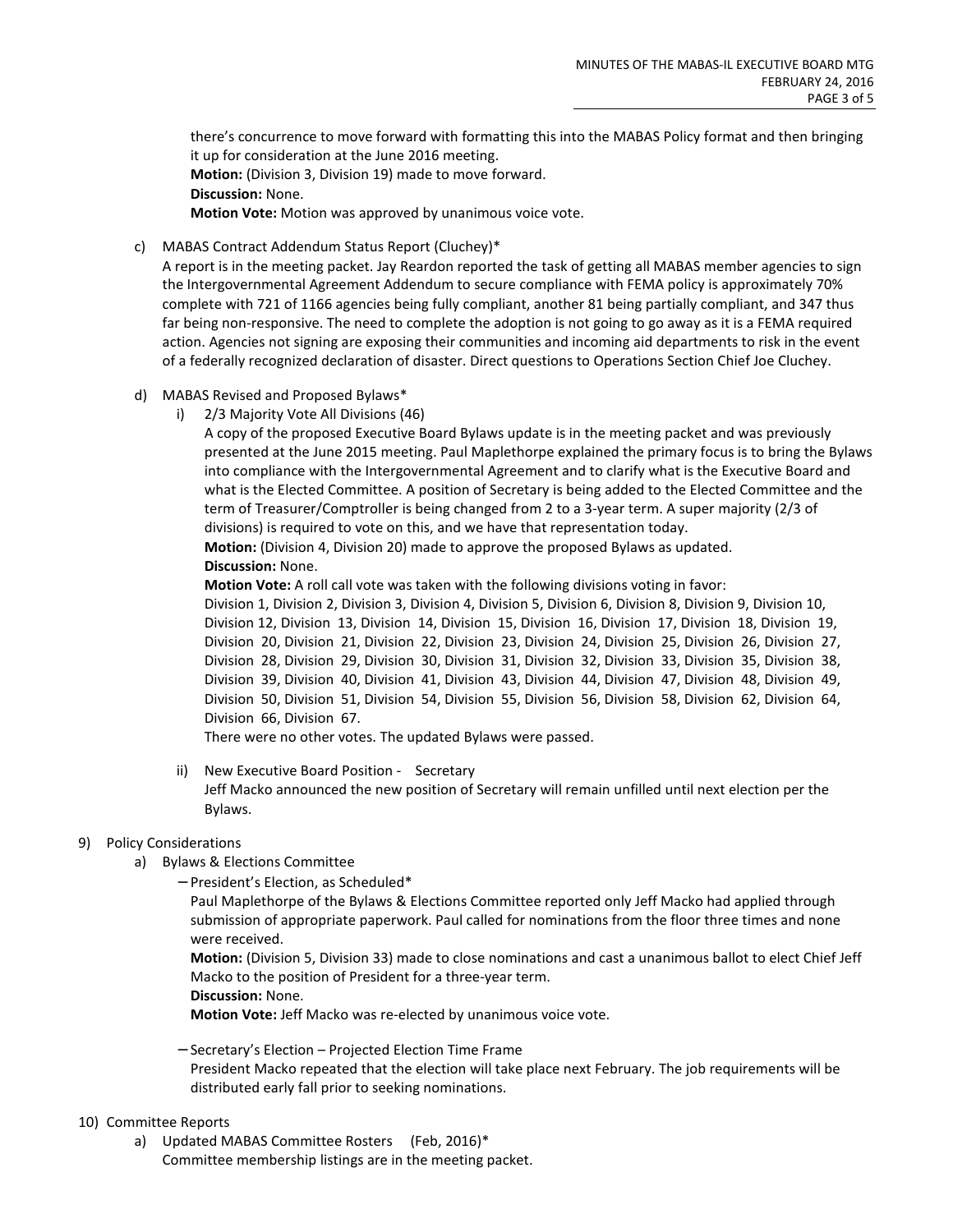b) Miscellaneous Reports From Committee Summit Work Sessions (2/2016) MIST Committee Report:

The MIST Committee announced Minooka Chief Al Yancey of Division 15 has stood up the first official MABAS deployable IMT (Incident Management Team). A round of applause ensued.

### Water Rescue Committee Report:

Tim Smeltzer expressed gratefulness for the support of the board during the past year and reported on the distribution of additional equipment to 14 teams. 2016 is looking very promising as the long-term goal of standing up two swift water teams for the state is on target.

## 11) CEO Report

a) MABAS Divisions Monthly Extra Alarm Report \*

The report of a recently completed study is in the meeting packet. With only about half of the divisions reporting their monthly MABAS alarms to the MRC, we're realizing our historically stated count of 885 alarms/year is incorrect. The 35 divisions reporting total about 1,100 alarms per year. All divisions are to be reporting monthly. In reaction to a request from the floor, it was stated the full report will be sent out monthly to all divisions as a reporting reminder and will be reported in the quarterly newsletter.

b) ITTF/MABAS 2015 Annual Report\*

The Executive Order that allows the Illinois Terrorism Task Force to exist includes the requirement to submit an annual report by March of the year following. MABAS has complied and copy of our report is in the meeting packet, reporting what we got done during 2015 and projections of what we're looking to work on during 2016.

- c) Wheeling MABAS Readiness Facility Ownership We closed on the purchase of the MABAS Readiness Center Feb. 3, 2016. We now own the 70,000+ sq. ft. facility, debt-free, on the 4.3 acres and we have created new revenue sources to assist in offsetting operating costs such as utilities, etc.
- d) US&R Search Dog Truck and Trailer Transport\* The US&R Team has acquired a truck and trailer specifically designed for the MABAS Task Force-1 search dog component. There's a photo in the meeting packet. The search dog teams are conducting an evaluation and certification course in April at NIPSTA with multiple states participating.
- e) MABAS Resource Typing (NIC), Mission Ready Packages (MRP) and Resource Reference Guide (2016) The CD in the Summit registration packet includes the current release documents using National Integration Center Typing Standard for all deployable vehicles. At some point in time this is the document we'll be using when we work with IEMA on deployments.

Mission Ready Packages (MRP) are also on the CD showing our price quote estimate when pricing a deployable package for IEMA.

Additionally on the CD is the latest resource reference guide to assist with local planning.

- f) CCDHSEM / UASI MABAS Swift Water Teams CCDHSEM funded the start-up of two Swift Water Rescue Teams that'll be based out of Cook County but able to respond anywhere. One will be assigned to the US&R team and other will be a shared team between three divisions in Cook County. We're hoping the state will eventually be willing to start up some statewide swift water teams on their side of the budget package. The teams are quite a ways off from being fully operational.
- g) Summary Report Flood Support 2015 2016\* In the meeting packet is an expenses summary report from the central and southern Illinois floods over the Christmas/New Year's holidays. MABAS was there more in a support role with people and assets involved.
- h) 2016 Annual Training Summit Report\* The Summit attendance report is in the meeting packet.
- i) 2016 MABAS Staff Action Items and Goals\* Staff met for three days in November for its annual planning meeting. The resultant report is in the meeting packet.